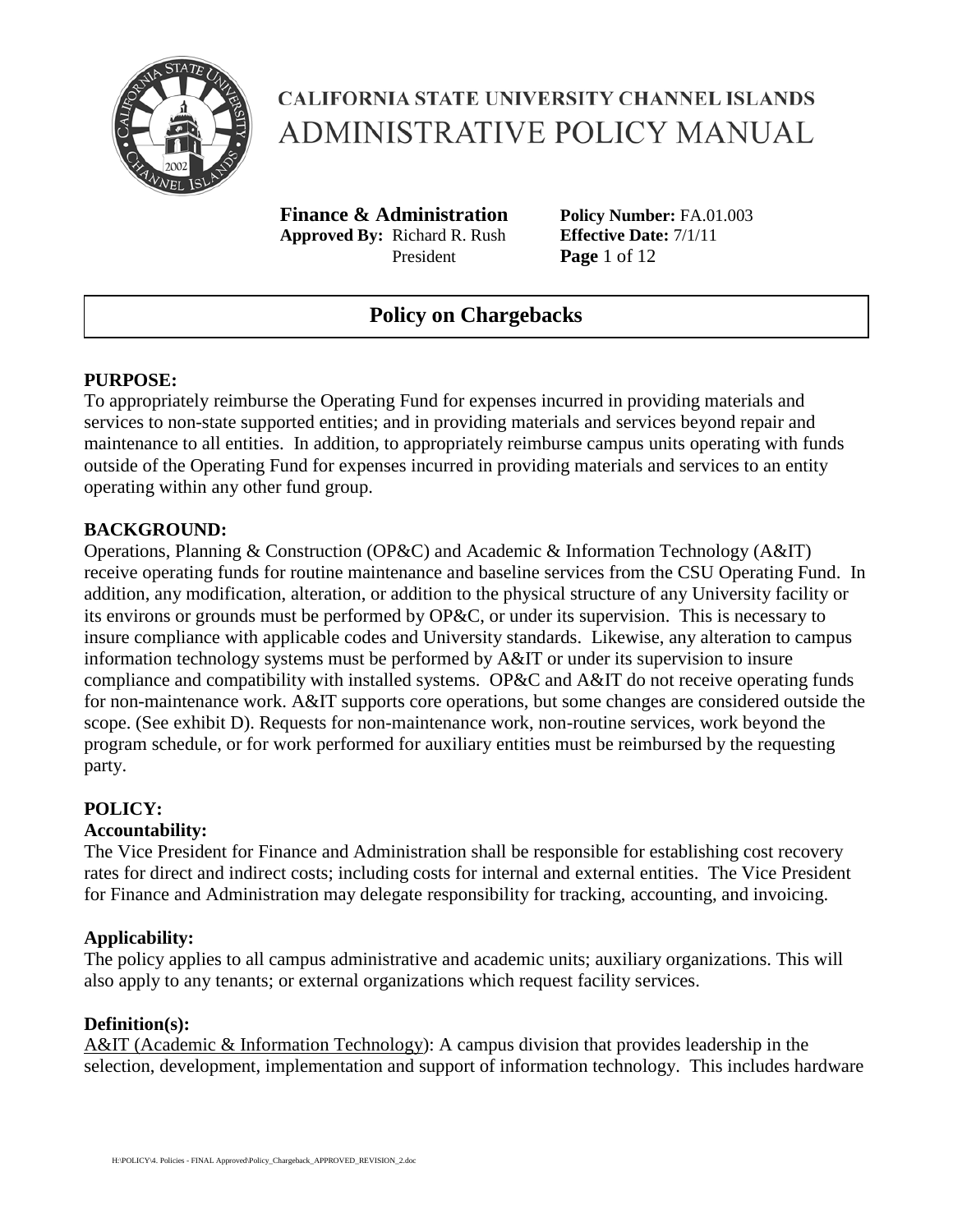

**Finance & Administration Policy Number:** FA.01.003 **Approved By:** Richard R. Rush **Effective Date:** 7/1/11 President **Page** 2 of 12

## **Policy on Chargebacks**

and software systems; connectivity and cabling; audio/visual technologies for instruction and events; and ancillary devices and systems.

Auxiliary organizations: For purposes of this policy, auxiliary organizations include the  $501(c)3$ corporations that support the campus, the public entities created to support the campus and those campus activities which are not supported by state funds and are expected to generate adequate revenues to cover their costs and provide for reserves. A complete list of qualifying organizations/ activities is included in Exhibit A.

Chargeback: Financial transaction to reimburse A&IT and OP&C for goods or services provided.

Chargeback Center: An organizational unit that provides good or services and charges for the goods or services.

CMMS: Computerized Maintenance Management System (currently WebWork™ in OP&C and TrackIt in IT)

Direct Costs: Costs that can be readily assigned to a particular cost objective with a high degree of accuracy. These costs include the salaries/wages and fringe benefits of staff directly involved in providing the good or service, as well as materials and supplies, services, equipment rental or depreciation.

Equipment: An item of tangible property having a useful life exceeding one year and an acquisition cost of \$5,000 or more.

Indirect Costs: All costs that cannot be specifically identified with a good or service provided by a Chargeback Center. These costs typically include management/supervisory personnel; equipment, tools, and expendables; transportation, etc. Indirect costs do not have a direct relationship to the production actually being done but are related to the ability of the department to perform work.

Operations and Maintenance: Activities required for ongoing, routine operations and maintenance of a building and/or systems. Operations and maintenance activities include the routine work necessary to keep state-supported facilities, utility and telecom infrastructure, roads and grounds in good repair, appearance and operating condition. This work includes maintaining, operating, and repairing utility systems, e.g. electricity, plumbing, gas, heat, ventilation, air conditioning, water sewage, and elevators.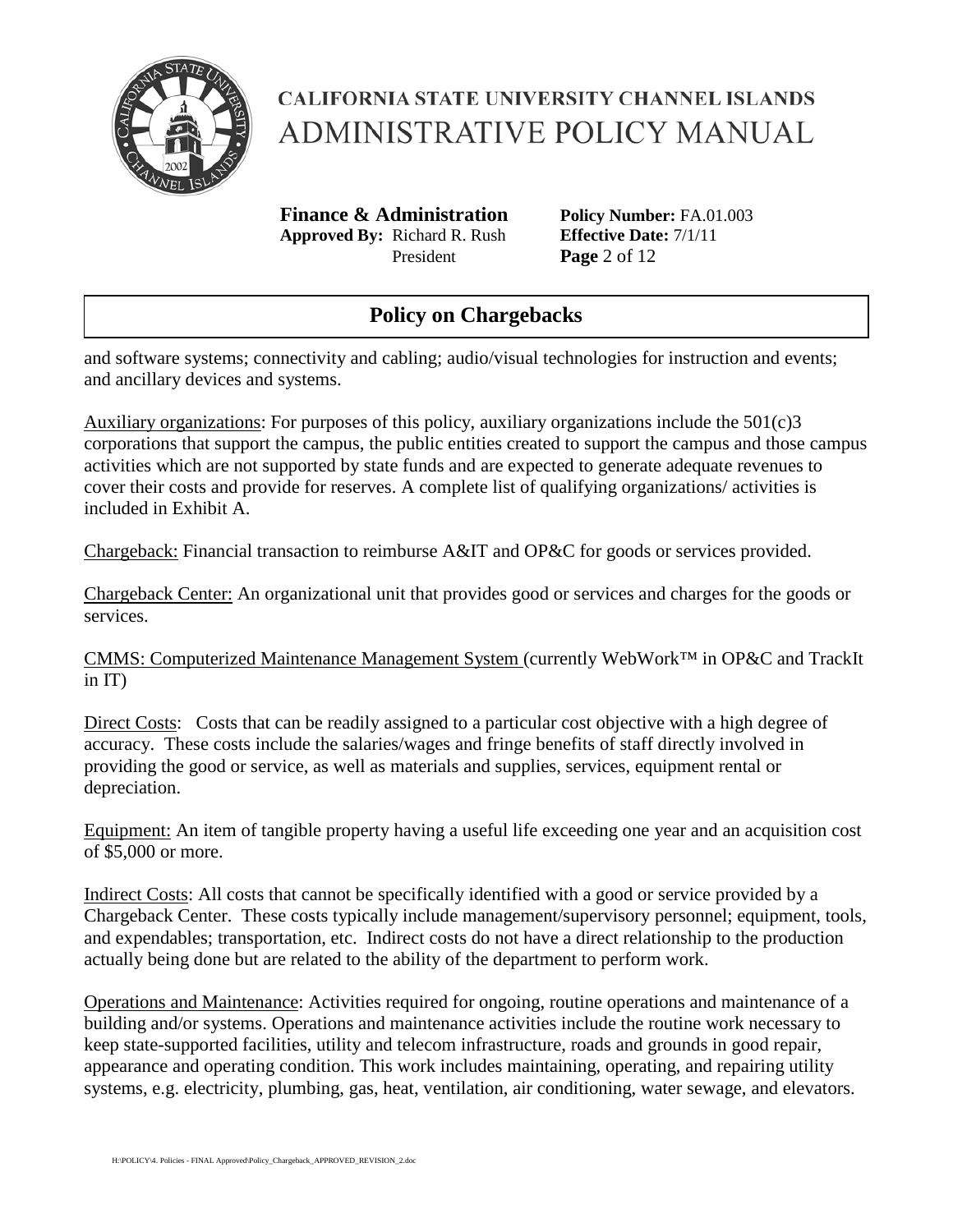

**Finance & Administration Policy Number:** FA.01.003 **Approved By:** Richard R. Rush **Effective Date:** 7/1/11 President **Page** 3 of 12

## **Policy on Chargebacks**

It also includes maintaining and repairing basic components of campus buildings, grounds, and systems, e.g. foundations, walls, roofs, stairs, ceilings, floors, floor coverings, doors, windows, hardware, hardscape, softscape, sidewalks, streets, and ancillary facilities or equipment that support basic building operations, and routine custodial services.

OP&C (Operations, Planning, & Construction): A campus division that provides leadership in the planning, design and construction of new and renovated facilities, ongoing support in the repair and maintenance of existing facilities, and custodial and grounds providing ongoing care and upkeep of campus facilities

### **Text:**

CSU Executive Order 847 (EO 847), dated January 10, 2003, defines Facility Maintenance on the campuses, establishes requirements for maintenance and operation of state-supported facilities, and indicates that campus operating fund operations shall be reimbursed actual direct costs plus indirect costs associated with requested non-maintenance services provided by the facilities department. CI maintenance operations are managed by Operations, Planning and Construction (OP&C).

### OP&C

OP&C provides services to the campus and is funded by operating funds. Non-maintenance services to state-funded units and all services to auxiliary units shall be reimbursed to OP&C on a chargeback basis covering both the direct and indirect costs of service provided.

Examples of services subject to chargeback are included on Exhibit B. Fixed prices may be established annually for specific, defined tasks. Most requests for services or work are not easily defined and vary by project. These will be charged materials and labor (including burdened wage rates, and indirect costs) established annually by California State University Classification Standards [http://www.calstate.edu/HRAdm/Classification/index.shtml.](http://www.calstate.edu/HRAdm/Classification/index.shtml) See Exhibit C for Chargeback Rate Development Worksheet. OP&C maintains a computerized maintenance management system (CMMS) to accurately track labor and materials for all projects. This CMMS provides complete detail for all OP&C work, and is the basis for compiling chargeback costs for all OP&C projects.

#### A&IT

Academic & Information Technology (A&IT) provides leadership in the selection, development, implementation and support of information technology. Certain services to state-funded units, identified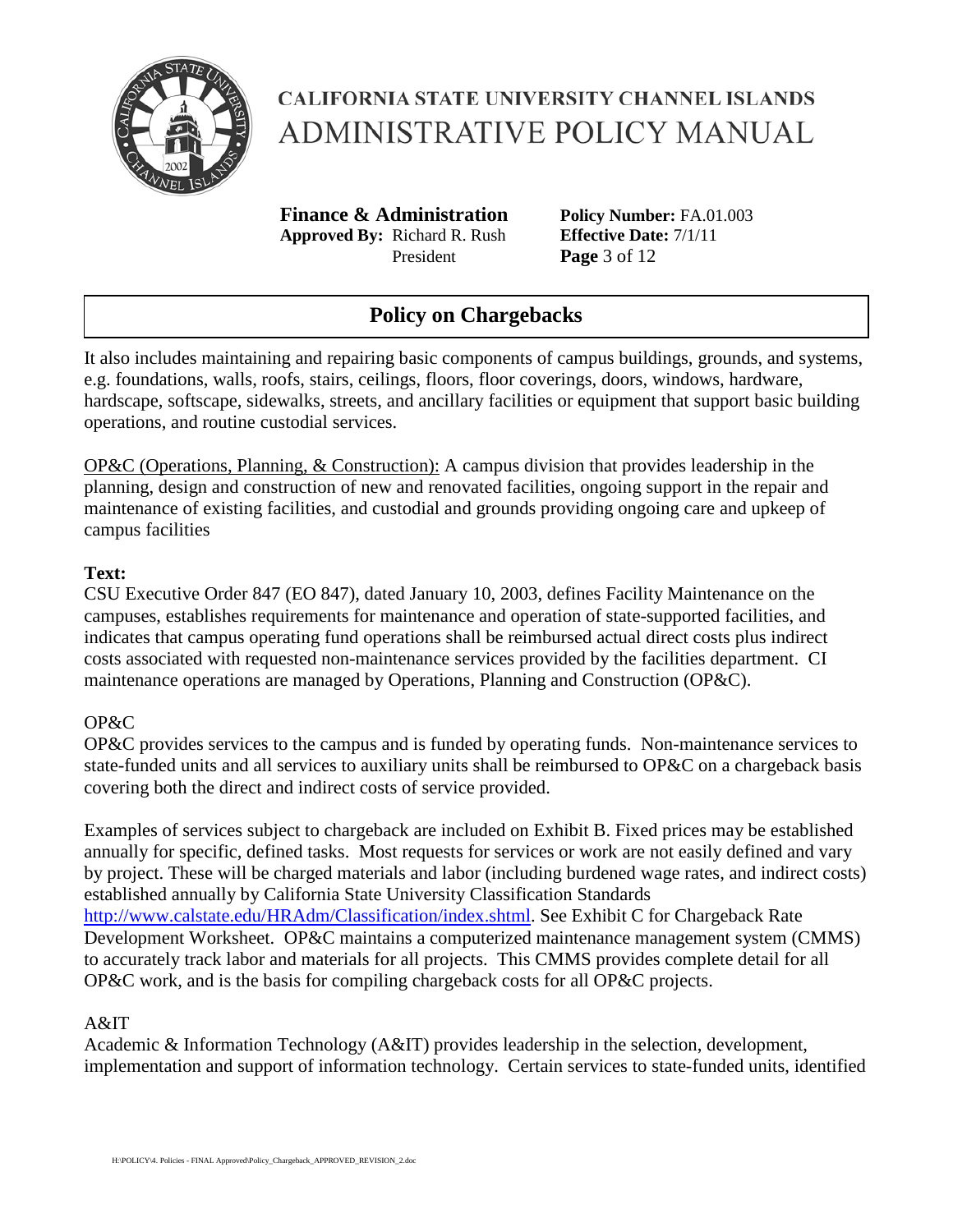

**Finance & Administration Policy Number:** FA.01.003 **Approved By:** Richard R. Rush **Effective Date:** 7/1/11 President **Page** 4 of 12

## **Policy on Chargebacks**

in Exhibit D, and all services to auxiliary units shall be reimbursed to A&IT on a chargeback basis covering both direct and indirect costs.

Examples of services subject to chargeback are included on Exhibit D. Fixed prices will be established annually for specific, defined tasks. These may include voluntary moves or network changes. Other tasks, that are not so easily defined and vary by project, will be charged materials and labor (including burdened wage rates, and indirect costs). A&IT maintains a computerized work order program (TrackIt) for recording, monitoring, collaborating and resolution of work order tickets. A&IT also utilizes an online service for managing invoices online, preparing estimates, tracking expenses, preparing reports and storing data.

Sponsored grants and contracts will not be charged for routine maintenance and baseline services as such costs are already included in the Federal overhead calculation. Further, the indirect cost component for any non-maintenance, non-routine work by either OP&C or A&IT will not be charged because such overhead is contemplated in the Federally negotiated overhead rate. This exception applies even if the specific grant or contract does not pay the full overhead rate.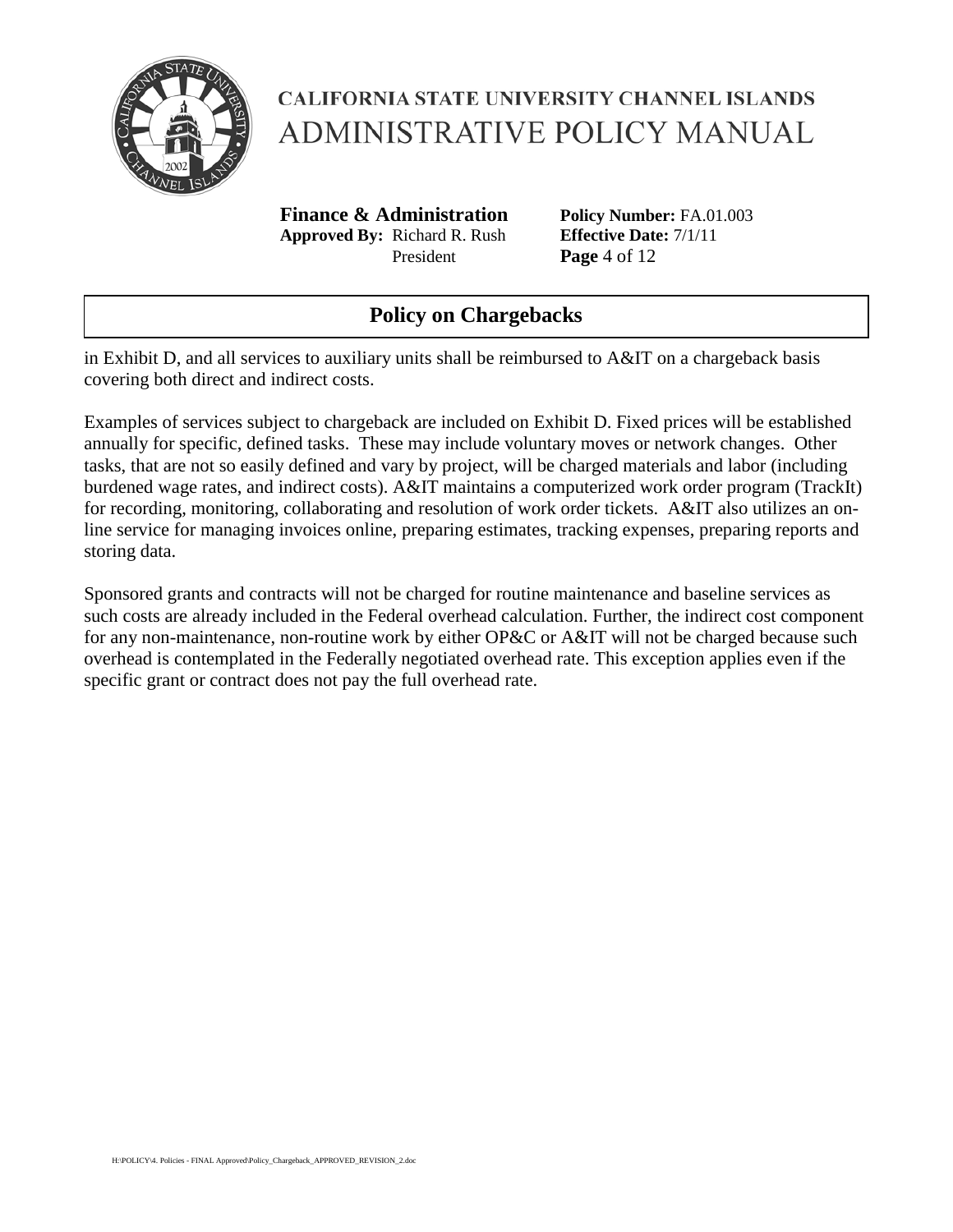

**Finance & Administration Policy Number:** FA.01.003 **Approved By:** Richard R. Rush **Effective Date:** 7/1/11 President **Page** 5 of 12

## **Policy on Chargebacks**

### **EXHIBIT(S):**

### **Exhibit A: Auxiliary organizations / activities for purposes of this policy**

#### 501(c)3 corporations

- Associated Students, Inc.
- California State University Channel Islands Foundation
- University Glen Corporation

#### State public entities

- California State University Channel Islands Site Authority
- California State University Channel Islands Financing Authority

### Auxiliary activities within the campus:

- Athletics
- Extended university
- Student housing
- Parking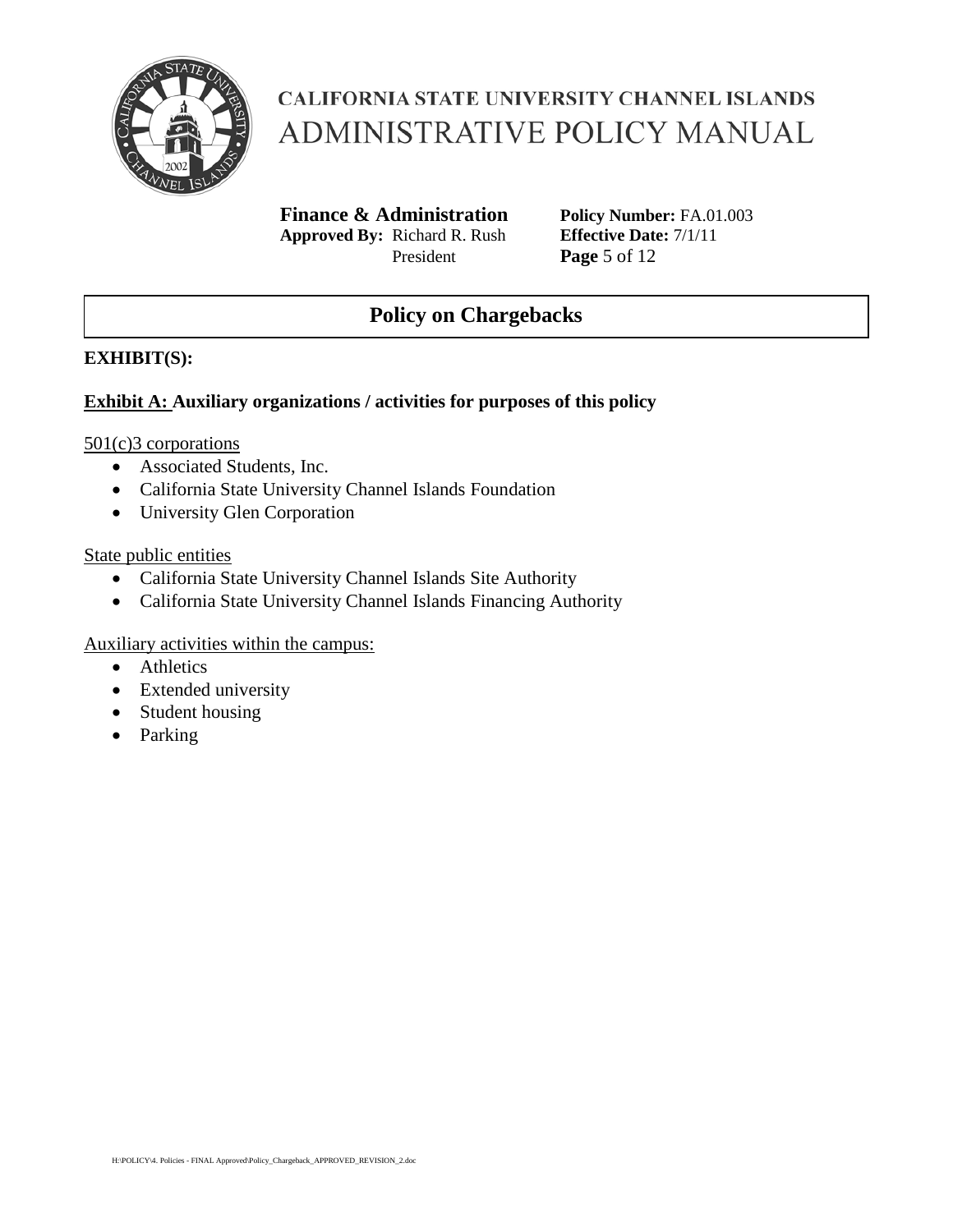

**Finance & Administration Policy Number:** FA.01.003 **Approved By:** Richard R. Rush **Effective Date:** 7/1/11 President **Page** 6 of 12

## **Policy on Chargebacks**

### **Exhibit B: Types of OP&C Services Subject to Chargeback (includes, but not limited to)**

#### Automotive Services

• Parts and labor for repair and maintenance of all state-owned and auxiliary vehicles, including regularly scheduled maintenance to insure safe operation.

### Building Service Engineers

- Miscellaneous contracted services on request
- Contracted engineering services for auxiliary organizations, tenants and external parties
- State fees for licensing and inspections to be billed at direct cost.

#### Custodial Services

- Custodial care for auxiliary organizations, tenants and external parties, when applicable custodial services exceeding campus standards
- Special requests for floor or carpet care (generally only applies to special events or negligence)
- Service requests requiring OP&C staff to perform additional services beyond normal operations. Note: this may include state fire marshal requirements for fire watch; overtime when required work falls outside normal work week for that staff member.
- Event setup, takedown, and cleanup for all events that may include tables, chairs, installation of staging or platforms, and additional cleaning necessitated by the event. Note: this may include state fire marshal requirements for fire watch; overtime when required work falls outside normal work week for that staff member.

#### General Maintenance

• Maintenance and repair in auxiliary organizations, tenants and external parties

### **Grounds**

- Grounds and field maintenance for auxiliary organizations
- Pest control for auxiliary organizations
- All additional grounds work, cleaning, and setup for events including trash cans, liners, trash pickup, and required deliveries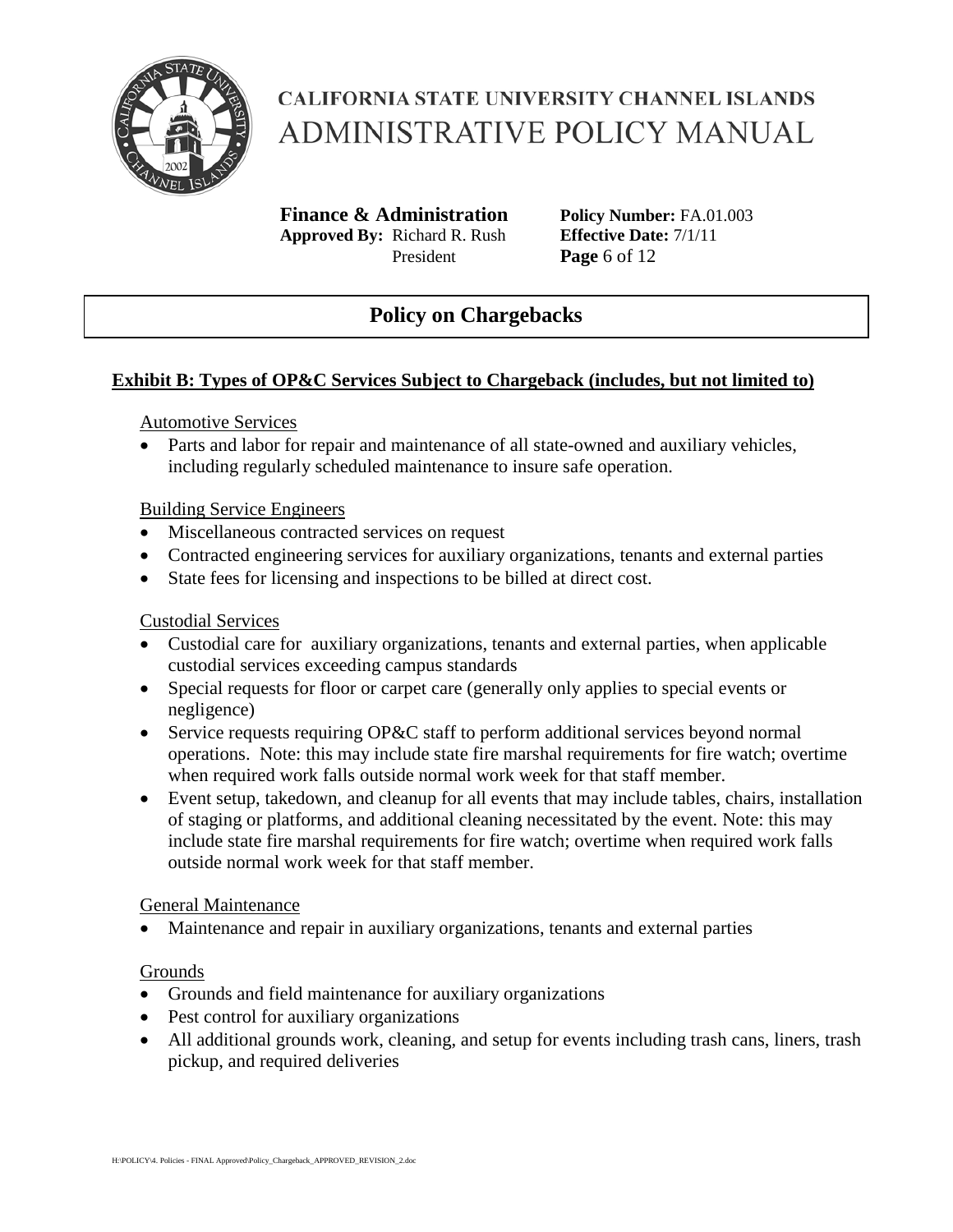

**Finance & Administration Policy Number:** FA.01.003 **Approved By:** Richard R. Rush **Effective Date:** 7/1/11 President **Page** 7 of 12

## **Policy on Chargebacks**

Hazardous Materials generated by grant and contract funding

- Work completed internally will include salary surcharge as mandated in Collective Bargaining Agreement MOU, as well as labor rates.
- Outside vendor services will be cost of contract, including testing, inspection, and abatement.

### Lock Shop

(see CI Policy on Campus Locks & Keys, FA.40.002)

- All key needs for auxiliary organizations, tenants and external parties
- Duplicate or lost key replacement
- Changes in door locks, including the re-keying of locks that are otherwise functional and sound.
- Re-keying a building because of lost keys.
- New electronic locks or specialized door hardware.

### Painting

- Service painting request for auxiliary organizations, tenants and external parties
- Interior painting requests beyond standards (generally 12 year refresh)

### Parking Lot Services

• Maintenance of campus roads and sidewalks are provided as baseline services. Maintenance of campus parking lots and structures, including roads or sidewalks within parking area are not a baseline service. Parking lot maintenance and other parking lot services, including trades such as electrical and plumbing, are provided by OP&C subject to chargeback.

### Testing, Inspection and Certification Services

• Periodic inspection, testing and certification for auxiliary organizations including elevator inspection load testing, permits and certification; fire marshal inspection; county and regional reviews as required; backflow testing; and sewer inspection and cleaning.

### Trades

- Maintenance, repair or alterations for auxiliary organizations
- Construction, installation and/or dismantling of cabinetry, shelving, furniture, bulletin boards, white boards, and the relocation of such items. This shall include seismic bracing for new and relocated items more than 60" in height.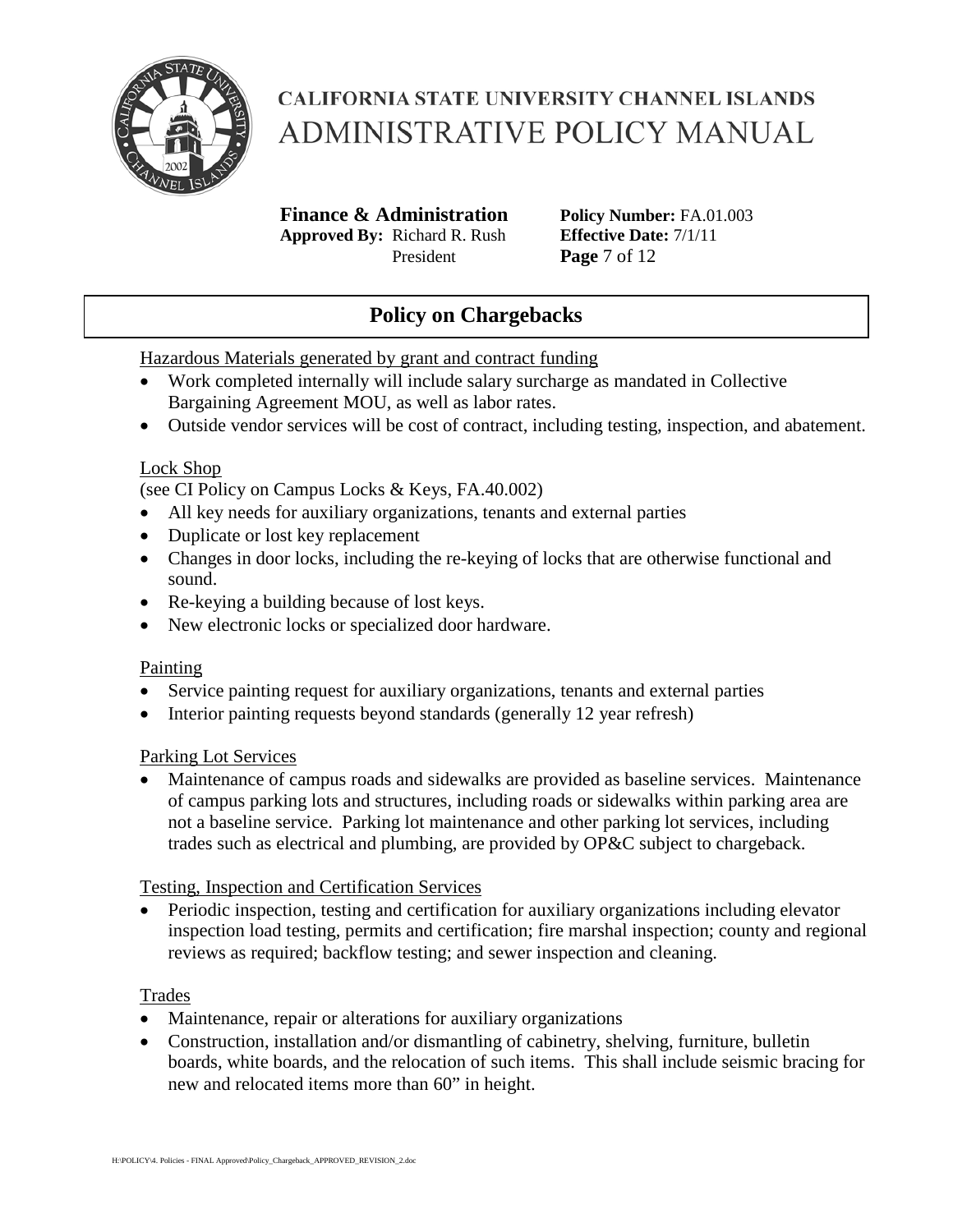

**Finance & Administration Policy Number:** FA.01.003 **Approved By:** Richard R. Rush **Effective Date:** 7/1/11 President **Page** 8 of 12

## **Policy on Chargebacks**

- Any space change alterations or remodeling of the building structure, its hardware or mechanical and electrical systems.
- Installation and securing of pictures, bookcases, murals, projectors, screens, all computer components, televisions microwaves, and similar equipment.
- Maintenance, repair, relocation or disposal of departmental equipment and apparatus such as auto claves, water distillers, icemakers, freezers, refrigerators, athletic equipment, theatre, or production equipment including lighting and staging equipment.
- Personalized office signage.
- Personal nameplates, office hour signs, special office directional and information signs (permanent building signage is baseline maintenance).
- Repairs to facilities resulting from departmental neglect and misuse.

Special Note: Whenn any room, space or building is being repurposed, many of the costs including construction management costs incurred and will need to be funded as those types of costs are not covered in the general Operating Budget.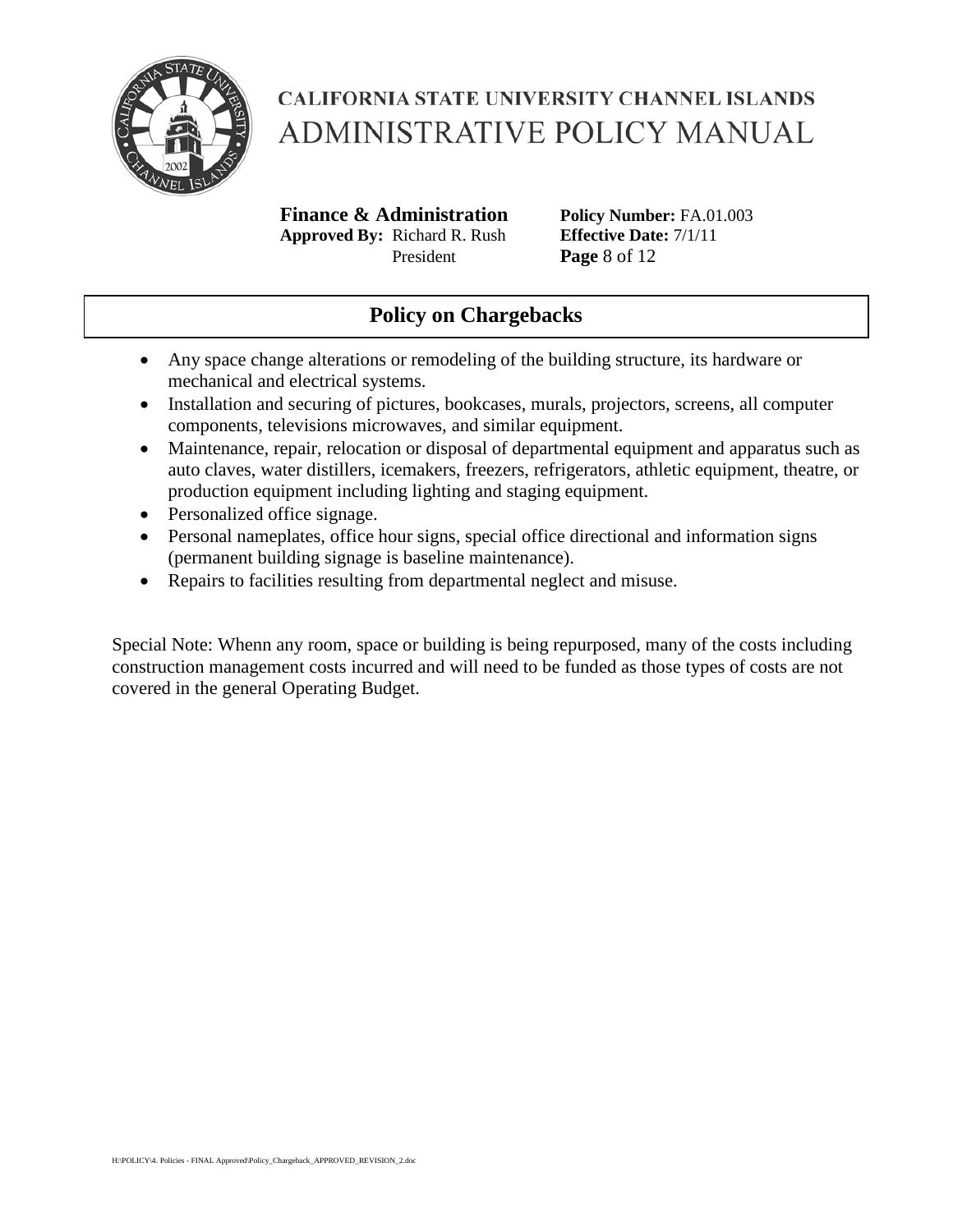

**Finance & Administration Policy Number:** FA.01.003 **Approved By:** Richard R. Rush **Effective Date:** 7/1/11 President **Page** 9 of 12

## **Policy on Chargebacks**

### **Exhibit C: OP&C Chargeback Rate Development**

The chargeback rates for OP&C include direct and indirect costs. Materials will be charged as direct costs, and labor charges will include direct and indirect costs. The markup rate for indirect costs will be established annually based on the following:

#### Labor Rate Totals

Total of all salaries for facilities and operations workers, and one-half the salaries of represented leads and supervisors. This will include salary rates with benefits. This salary total  $=$  "A".

#### Support Expense Totals

Total of expenses needed to support workers noted above. This will be calculated using salary rates with benefits. Expenses include 100% of safety coordinator, work center staff, and maintenance stores staff; and 50% of leads/supervisors, administrative support, and managers supporting these workers. Additional expenses will include CMMS software and maintenance, and miscellaneous costs, such as vehicles, small tools, incidentals, uniforms. This support expense = "B".

Indirect Markup Rate for OP&C Labor on Chargeback Work Total support expense divided by workers' salary total  $(=B/A)$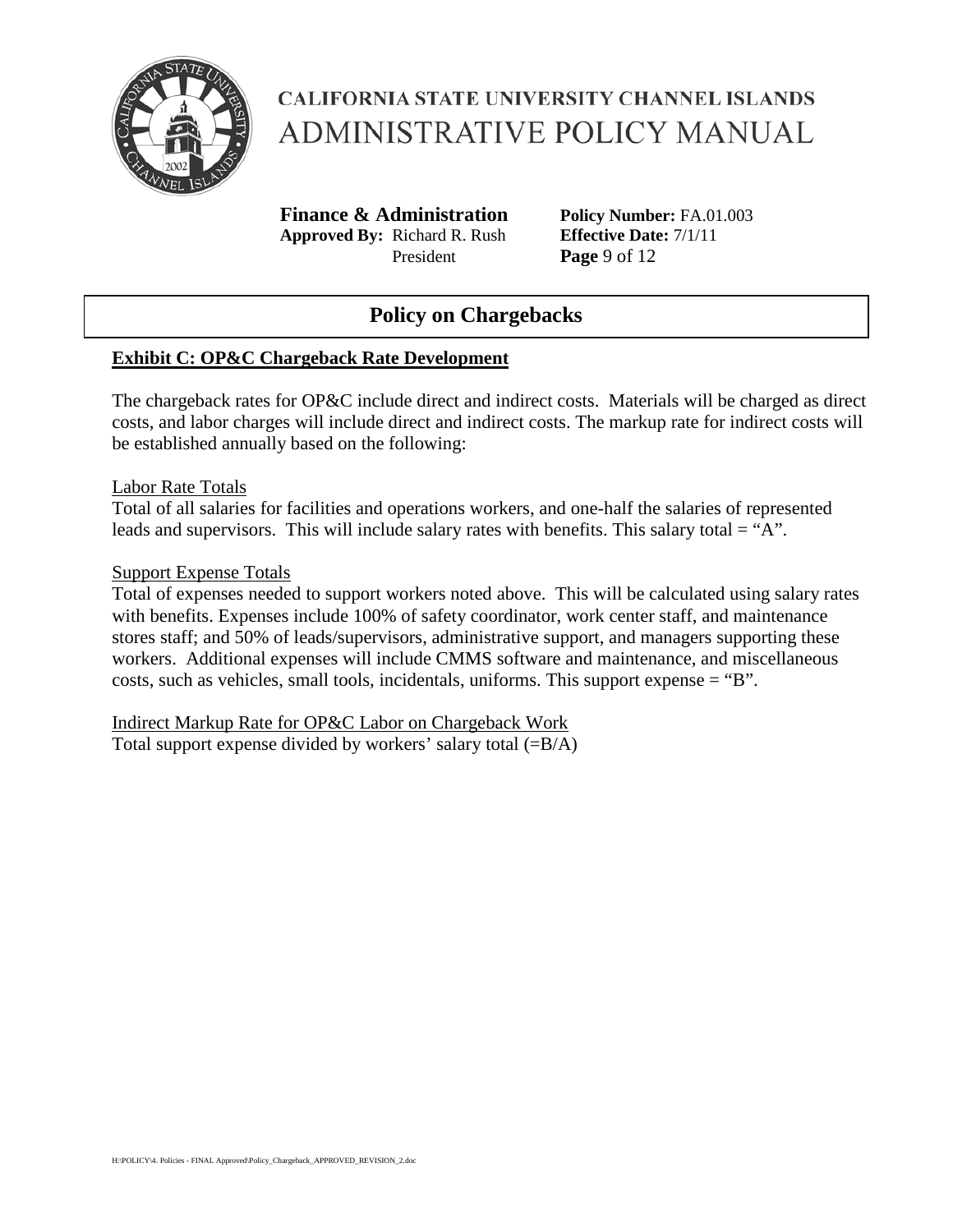

**Finance & Administration Policy Number:** FA.01.003 **Approved By:** Richard R. Rush **Effective Date:** 7/1/11 President **Page** 10 of 12

## **Policy on Chargebacks**

### **Exhibit D: Types of A&IT Services that may be charged to every client:**

#### Phones

- Cisco IP Phones and related accessories
- Cisco IP Conference Phones
- Replacement phones (not charged for phones that fail under normal use)
- Fax Line
- Additional Phone Number

### Non-routine Services such as:

*New (Extra) Network Drops*

• Installation of new or additional network drops in work spaces or instructional spaces.

### *Network Changes*

• Requests to move network port from one wall to another in a work space.

### *Employee Moves and Services requiring movement of equipment and/or network services.*

• Disconnecting computer and/or telephone equipment and installing/connecting at a new location.

### *Event Support Services*

- Non-emergency technical, media, or audio-visual (A/V) services outside of standard working hours; e.g. staff provided in support of a special event on evenings or weekends.
- Technical, media, or A/V services provided at any off-campus location.
- Support for any event held by an external entity (e.g. a professional or civic organization), even if co-sponsored by a campus organization.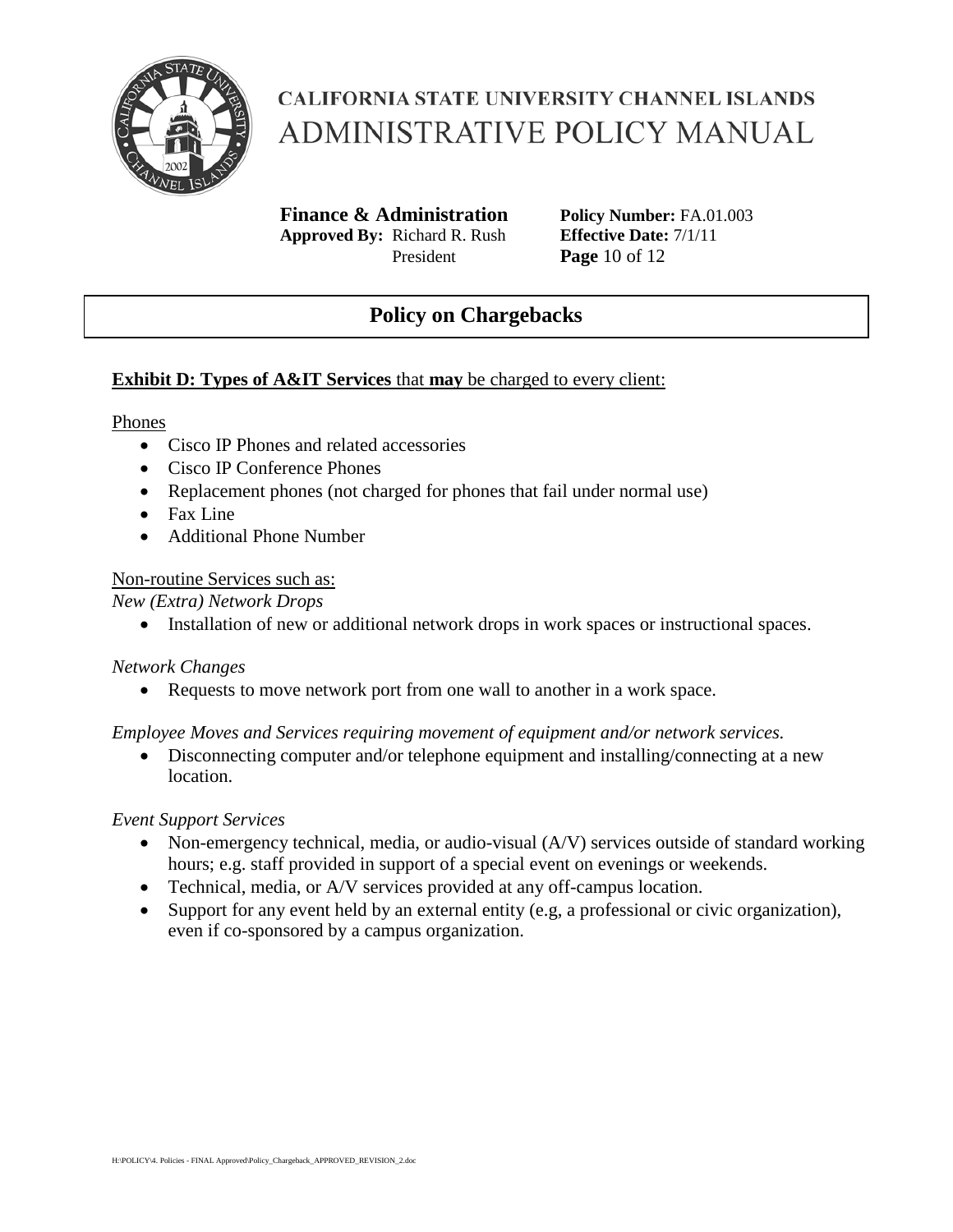

**Finance & Administration Policy Number:** FA.01.003 **Approved By:** Richard R. Rush **Effective Date:** 7/1/11 President **Page** 11 of 12

## **Policy on Chargebacks**

### *Telephone*

- Line moves
- Instrument Move single or multi
- Line Swaps
- Number changes
- Voicemail (new set-up)
- Special Equipment
- Telephone Network Maintenance and Repair

### *Network Infrastructure Services*

- Ethernet Connection (Existing Cabled Location)
- Ethernet Connection ( Cable Install Required)
- Network Cable (Wall to Device)
- Network Connectivity (Ports)
- Network Maintenance and Repair

### *Media Services (no equipment loaned out without the presence of an A&IT staff member)*

- Audio Equipment
- Projection Equipment
- Video Equipment
- Miscellaneous Equipment

### *Web Services*

- Graphic Design
- Web Application Development and Programming
- Web Content Development and Maintenance